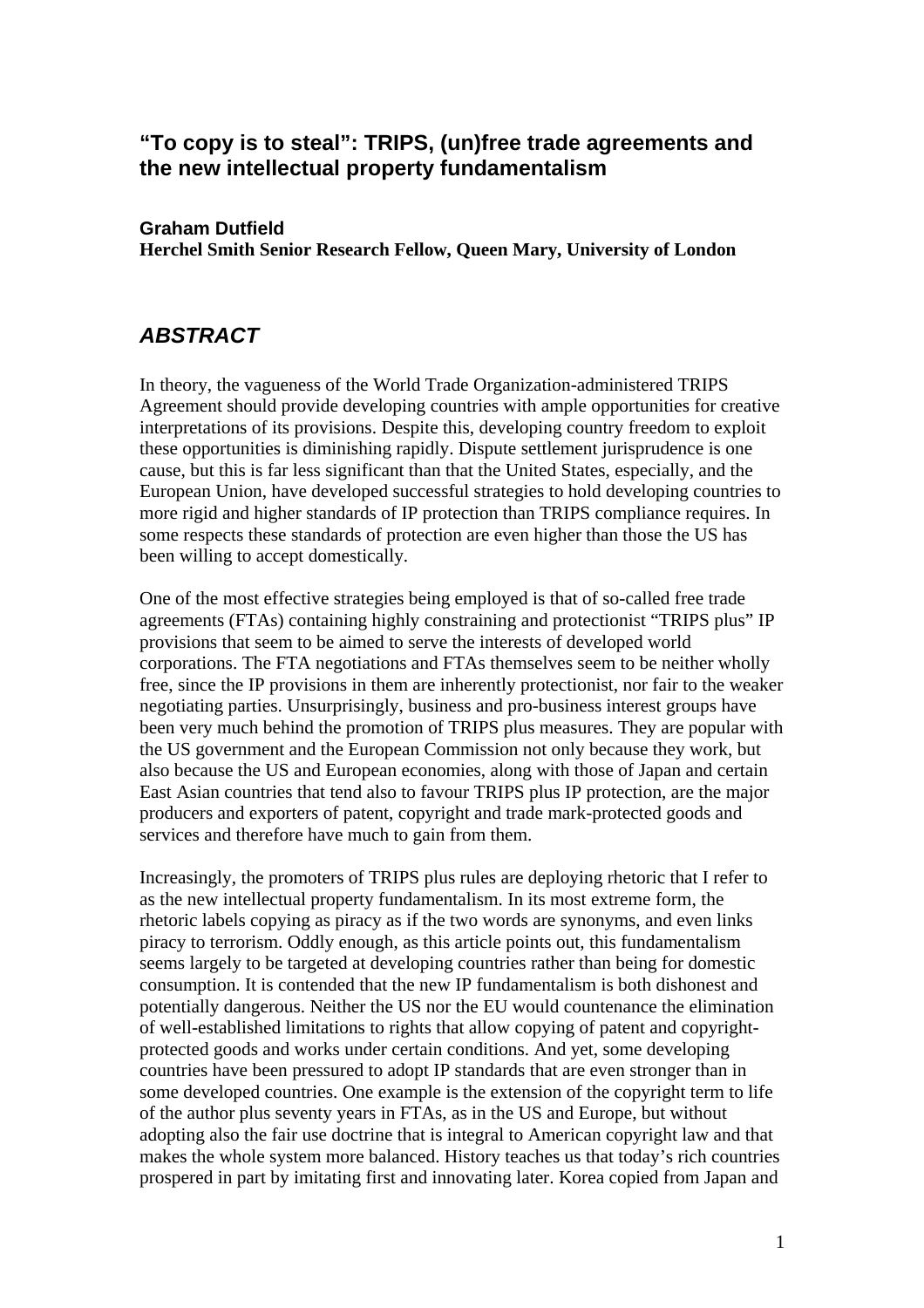the West, Japan imitated the U.S. and Europe, the U.S. in its turn copied from the European countries, who copied from each other and – something they rarely acknowledge – from the Middle and Far East. Much of this copying could not have happened under today's rules. If they cannot copy any IP at all, one may reasonably ask, will today's poor nations ever catch up?

In the last part of the paper, it is suggested that those governments that have been promoting strong international IP standards since the launch of the Uruguay Round and that are now pushing for TRIPS plus standards may eventually have a change of heart. Will the US government be so pro-patent when the proportion of domestic patents granted to Indian and Chinese inventors increase dramatically, or if more and more US firms "reward" their government for so aggressively promoting their interests by shifting their research operations to countries where top scientists are cheap and available and patent rights less enforceable causing, to borrow the words of former US presidential candidate Ross Perot, a giant sucking sound as research jobs and investment go out of the United States? It is suggested that the present situation, in which unprecedentedly strong IP protection is considered necessary on both utilitarian and moral grounds, may be short-lived. In the coming decades, the US may even take the role of leading patent and copyright-sceptic nation as it was, to some extent, in the past.

### *1. Introduction*

*Our goal is to control piracy through strong laws and effective enforcement worldwide, and to ensure that protection remains effective as technology develops in the future… effective protection of intellectual property rights involves customs, courts, prosecutors and police, commitment by senior political officials; and a general recognition that to copy is to steal and to deprive finance ministries of revenue… Our major tools are both bilateral and multilateral.*

*Office of the United States Trade Representative, 20041*

*Mr. Chairman, let me commend to your attention an article by Kathleen Millar in the November 2002 issue of U.S. Customs Today entitled "Financing Terror: Profits from Counterfeit Goods Pay for Attacks." … The article … states that the participants at the 1st International Conference on IPR hosted by Interpol in Lyon, France in 2001 "all agreed the evidence was indisputable: a lucrative trafficking in counterfeit and pirate products—music, movies, seed patents, software, tee‐shirts, Nikes, knock‐off CDs and ʹfake drugsʹ accounts for much of the money the international terrorist network depends on to feed its operations"ʹ The article concludes that… "September 11 changed the way Americans look at the world. It also changed the way American law enforcement looks at Intellectual Property crimes." Jack Valenti, President & CEO, Motion Picture Association of America, 20032*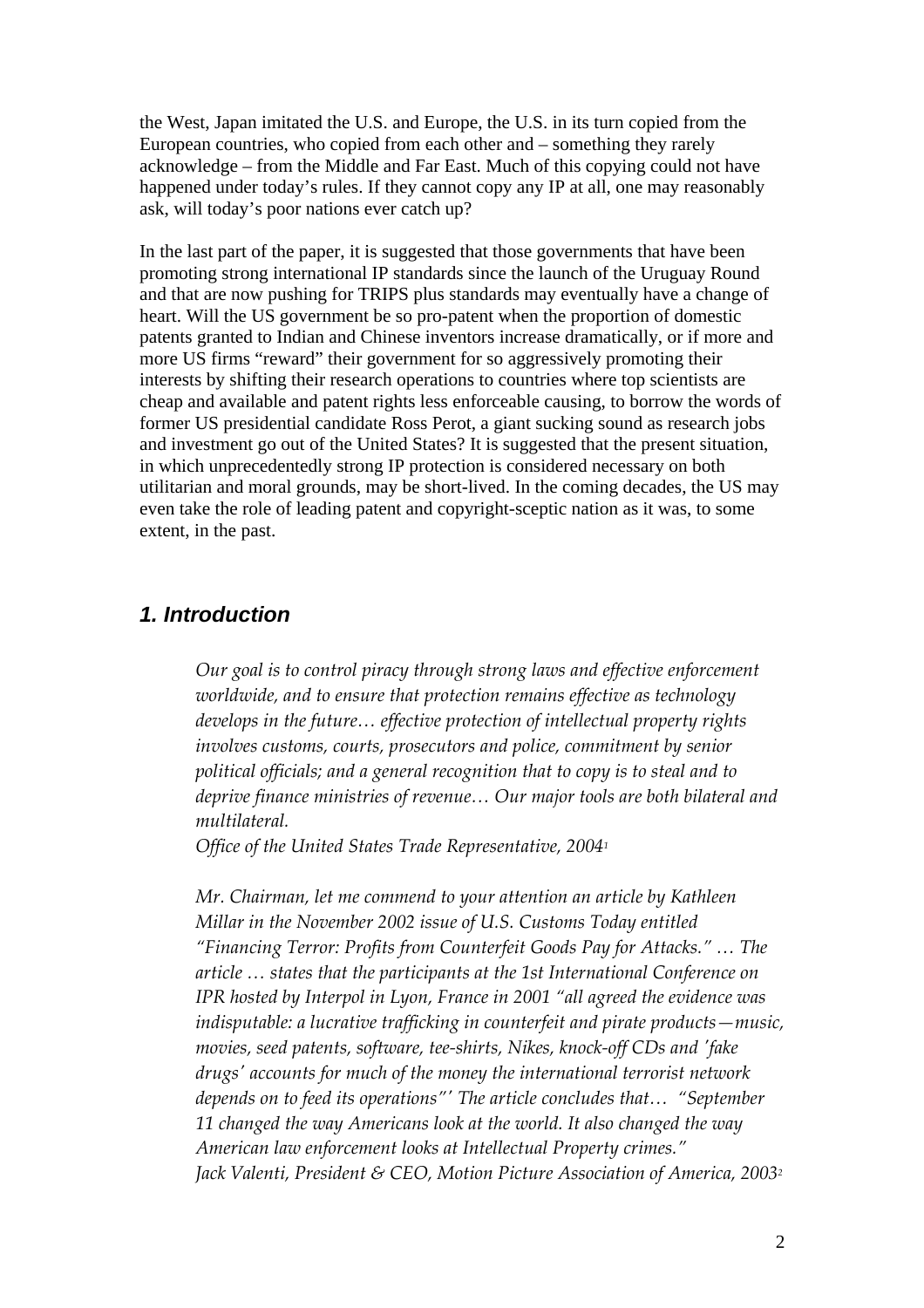*Piracy is like terrorism today and it exists everywhere and it is a very dangerous phenomenon. Kamil Idris, Director-general, World Intellectual Property Organization, 20033*

*Jim Pinkerton of the New America Foundation has referred to three countries – China, India and Brazil – as the Axis of IP Evil. And I agree. Brazil's own government, for example, is in the process of confiscating drug patents. India seems to be getting better. China is another matter. China is making mischief. It is supporting, incredibly, a Brazilian as the next head of the World Trade Organization – Brazil, which was the prime culprit in the collapse of the WTO post‐Doha conference in Cancun in 2003.*

*James K. Glassman, American Enterprise Institute, 20054*

In theory, the vagueness of the World Trade Organization-administered TRIPS Agreement should provide developing countries with ample opportunities for creative interpretations of its provisions. Despite this, developing country freedom to exploit these opportunities is diminishing rapidly. Dispute settlement jurisprudence is one cause, but this is far less significant than that the United States, especially, and the European Union, have developed successful strategies to hold developing countries to more rigid and higher standards of IP protection than TRIPS compliance requires. In some respects these standards of protection are even higher than those the US has been willing to accept domestically.

One of the most effective strategies being employed is that of so-called free trade agreements (FTAs) containing highly constraining and protectionist "TRIPS plus" IP provisions that seem to be aimed to serve the interests of developed world corporations. The FTA negotiations and FTAs themselves seem to be neither wholly free, since the IP provisions in them are inherently protectionist, nor fair to the weaker negotiating parties. Unsurprisingly, business and pro-business interest groups have been very much behind the promotion of TRIPS plus measures. They are popular with the US government and the European Commission not only because they work, but also because the US and European economies, along with those of Japan and certain East Asian countries that tend also to favour TRIPS plus IP protection, are the major producers and exporters of patent, copyright and trade mark-protected goods and services and therefore have much to gain from them.

Increasingly, the promoters of TRIPS plus rules are deploying rhetoric that I refer to as the new intellectual property fundamentalism. In its most extreme form, the rhetoric labels copying as piracy as if the two words are synonyms, and even links piracy to terrorism. Oddly enough, as this article points out, this fundamentalism seems largely to be targeted at developing countries rather than being for domestic consumption. It is contended that the new IP fundamentalism is both dishonest and potentially dangerous. Neither the US nor the EU would countenance the elimination of well-established limitations to rights that allow copying of patent and copyrightprotected goods and works under certain conditions. And yet, some developing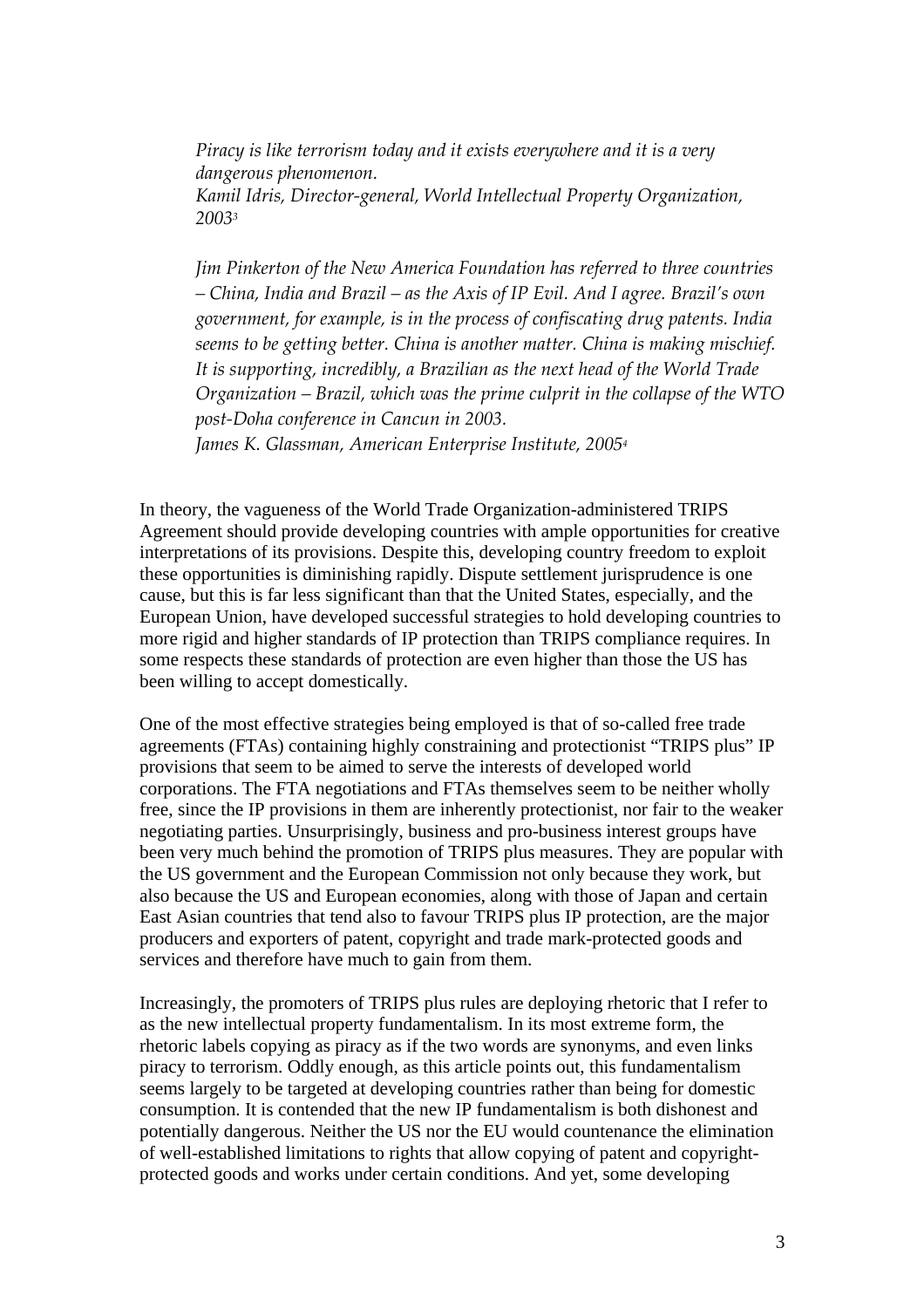countries have been pressured to adopt IP standards that are even stronger than in some developed countries. One example is the extension of the copyright term to life of the author plus seventy years in FTAs, as in the US and Europe, but without adopting also the fair use doctrine that is integral to American copyright law and that makes the whole system more balanced. History teaches us that today's rich countries prospered in part by imitating first and innovating later. Korea copied from Japan and the West, Japan imitated the U.S. and Europe, the U.S. in its turn copied from the European countries, who copied from each other and – something they rarely acknowledge – from the Middle and Far East. Much of this copying could not have happened under today's rules. If they cannot copy any IP at all, one may reasonably ask, will today's poor nations ever catch up?

In the last part of the paper, it is suggested that those governments that have been promoting strong international IP standards since the launch of the Uruguay Round and that are now pushing for TRIPS plus standards may eventually have a change of heart. Will the US government be so pro-patent when the proportion of domestic patents granted to Indian and Chinese inventors increase dramatically, or if more and more US firms "reward" their government for so aggressively promoting their interests by shifting their research operations to countries where top scientists are cheap and available and patent rights less enforceable causing, to borrow the words of former US presidential candidate Ross Perot, a giant sucking sound as research jobs and investment go out of the United States? It is suggested that the present situation, in which unprecedentedly strong IP protection is considered necessary on both utilitarian and moral grounds, may be short-lived. In the coming decades, the US may even take the role of leading patent and copyright-sceptic nation as it was, to some extent, in the past. $5$ 

### *2. TRIPS in context*

The international law of IP is complex, evolutionary and highly dynamic, never more so than today. Businesses that operate across national boundaries are never satisfied with the current IP rules, at least not for long. Since certain governments are structured in ways that allow the interests of such businesses headquartered within their jurisdictions (or even sometimes outside them) to convert rapidly to national trade policies and negotiating strategies that align closely to these interests, the pressure for change can become irresistible.

Until recently, TRIPS seemed to be the most important element of the effort to pull up developing countries' IP standards of protection and enforcement to the level of the developed countries and to modernise IP protection so as to accommodate rapid advances in emerging fields like biotechnology and the digital technologies. But now, the drivers of change are beginning to see TRIPS and the WTO forum as at least as much a brake as an accelerator. Indeed, TRIPS may be outliving its purpose for those corporations that successfully lobbied for an IP agreement in the Uruguay Round and the governments that took up their demands.

To understand what is going on, it is important to be clear about the problems that TRIPS was intended to solve, leaving to one side, as we should, the pro-development and social welfare language of certain of its articles.<sup>6</sup> These are copyright piracy,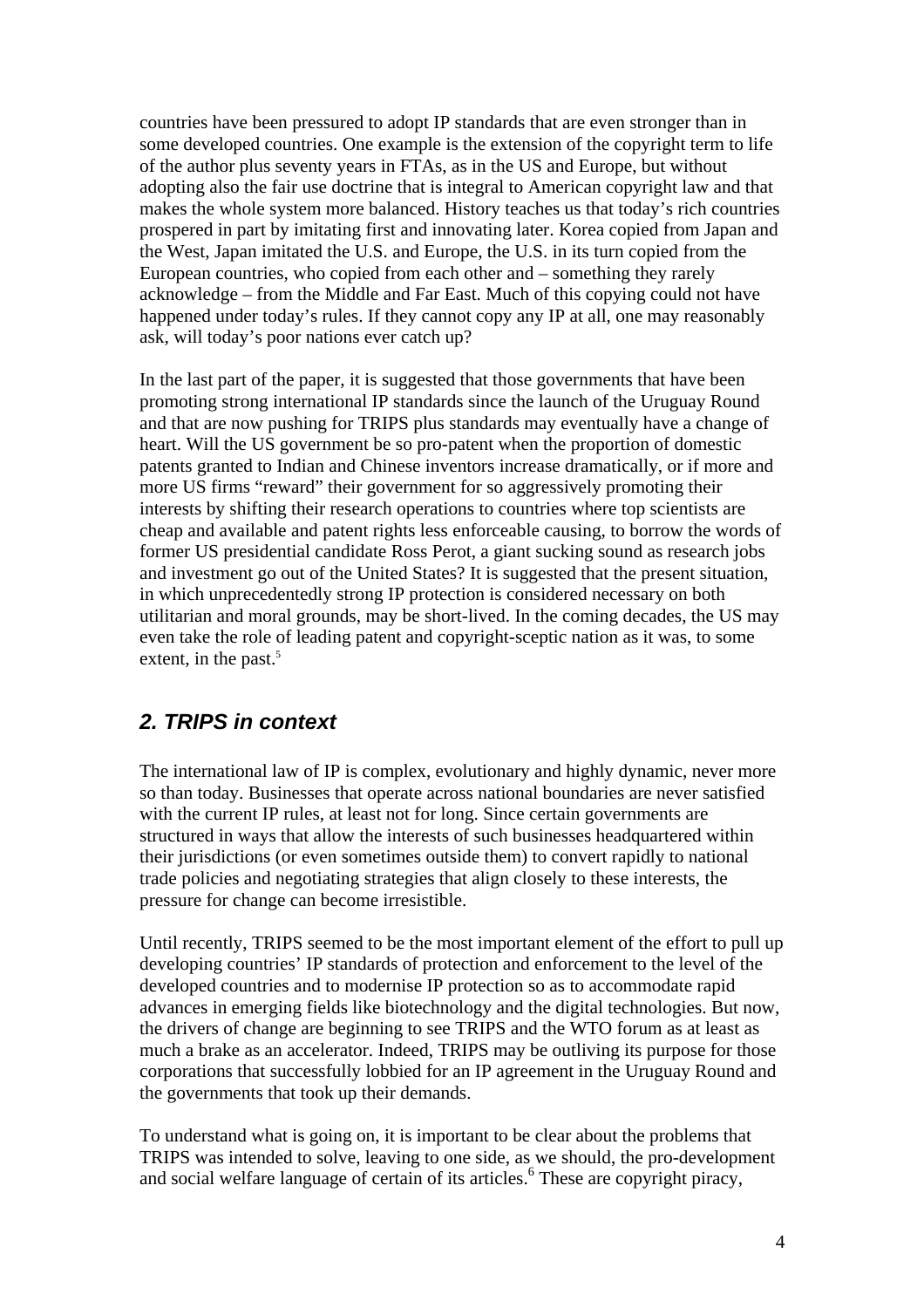unauthorised use of trade marks, and unwelcome competition from generic drug firms able to take advantage of patent regimes excluding drugs from protection. TRIPS has failed to solve these problems completely, and in consequence, other solutions have been employed, which are described in the next section of the paper.

What does transnational industry actually want? In the area of patents, the priority is global harmonisation pitched at a level such that TRIPS is the floor; the absolute minimum that is acceptable.<sup>7</sup> Initial demands for international harmonisation were directed mainly at procedural matters and aimed to reduce the uncertainty and duplication of effort caused by different patent offices examining applications for the same invention and to reduce costs for the applicants. The US, European and Japanese patent offices have been in close contact since 1983 and are cooperating in a number of areas to coordinate their approaches to searches, examinations and other procedures.

Moves are afoot at the World Intellectual Property Organization (WIPO) to go much further than TRIPS by intensifying substantive patent law harmonisation in the interests, it appears, of helping well-resourced companies to acquire geographically more extensive and secure protection of their inventions at minimized cost.<sup>8,9</sup> Substantive harmonisation is more than just making the patent systems of countries more like each other in terms of enforcement standards and administrative rules and procedures. It means that the actual substance of the patent standards will be exactly the same to the extent, for example, of having identical definitions of novelty, inventive step and industrial application. Given the rich countries' interests in harmonisation, it is likely to result in common (and tightly drawn) rules governing exceptions to patent rights, and the universal removal of any options to exclude types of subject matter or fields of technology from patentability on grounds of public policy or national interest.

Harmonisation is important with copyright too, especially in such areas as term of protection and subject matter; for example, the developed countries are encouraging the developing countries to extend the term of copyright protection beyond that required by TRIPS to life of the author plus seventy years, as in Europe and the USA. But the situation is a little different. One reason is that the complex array of stakeholders<sup>10</sup> whose economic and moral interests are affected by copyright makes harmonisation much more difficult to achieve. Another is that rapid technological developments have made the transnational copyright industries determined to achieve an international regime that is sufficiently dynamic to respond speedily to the massive opportunities and vulnerabilities afforded by technological advances that: (a) provide new means for copyright owners to disseminate their works to the public; but that also (b) threaten to undermine the control over markets in these works by enabling copiers to flood markets with unauthorised versions of these works and by allowing potential consumers to copy them. While new technologies also present challenges to the patent system, the traditional criteria for protection and well established legal doctrines have managed to accommodate them (albeit with some real difficulties with respect to certain new categories of subject matter).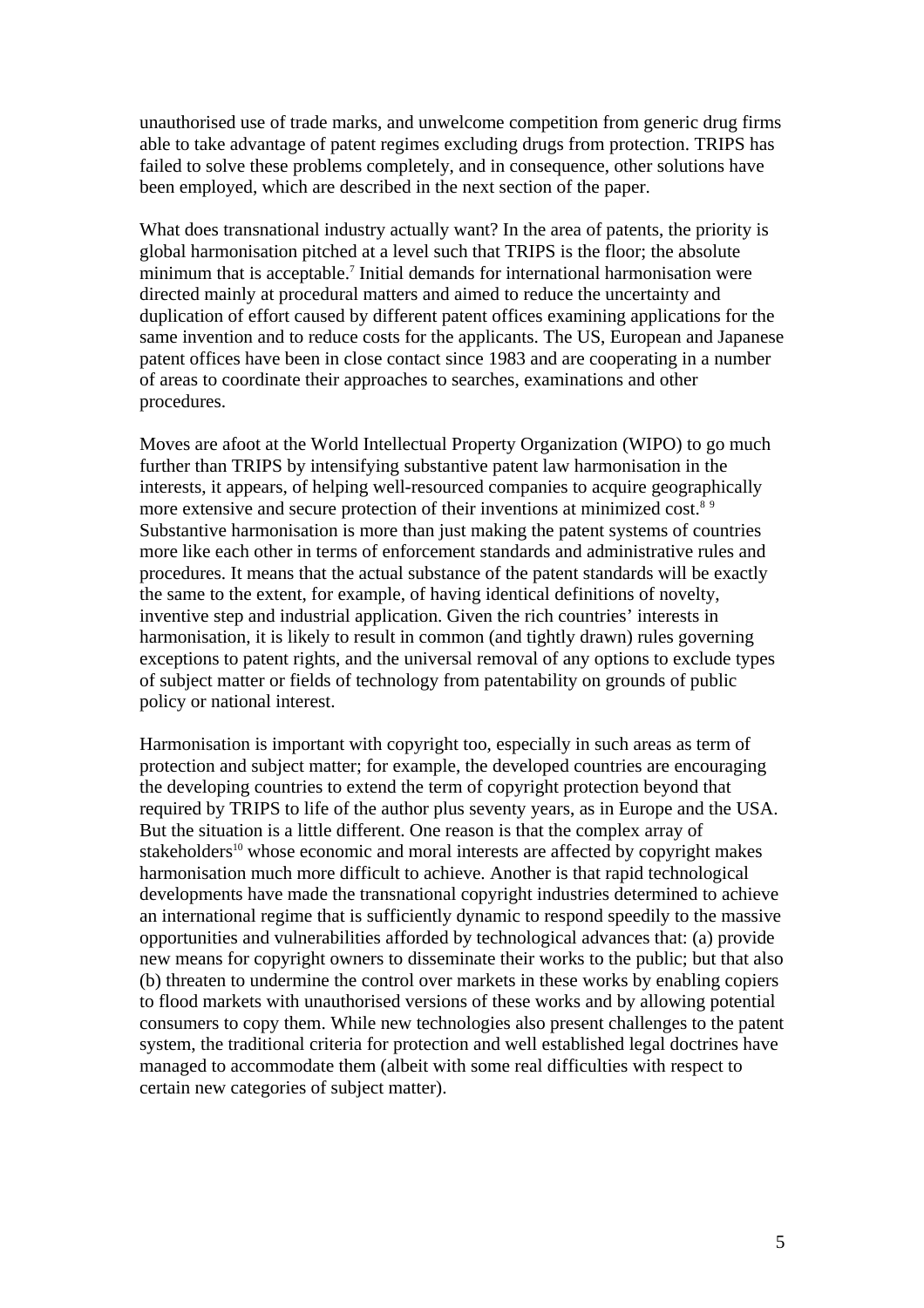# *3. TRIPS and its alternatives: persuasion, propaganda, coercion and bilateralism*

As mentioned, TRIPS is inadequate as far as the demanders of ever higher IP protection levels are concerned. Consequently, the TRIPS approach is being supplemented by an expanding menu of alternatives. These include (i) "missionary work", including the sending by developed country governments, business associations and WIPO of experts to spread the IP gospel; (ii) the dissemination of propaganda extolling the virtues of intellectual property,<sup>11</sup> or claiming that IP piracy is inimical to development, that it deters investment, that it is immoral or unfair, or that it supports terrorist activities; (iii) technical assistance provided by international organisations, developed countries governmental agencies and IP offices, and business and law associations; (iv) latent or overt trade threats and intimidation by rich countries towards poor countries they access of condoning piracy or having "inadequate" IP systems; (v) divide and rule tactics in multilateral negotiations;<sup>12</sup> (vi) the use of WIPO to introduce "TRIPS-plus" standards through new conventions, such as the WIPO Copyright Treaty, the WIPO Performances and Phonograms Treaty, the Substantive Patent Law Treaty (SPLT) currently under negotiation, and the revision of existing ones; and (vii) bilateral and regional free trade agreements and investment agreements.

Among the most effective of these solutions appears now to be the bilateral and regional free trade and investment agreement approach. These agreements have proved to be a useful way to get individual, or sometimes groups of, developing countries to introduce provisions that go beyond what TRIPS requires such as:

- (i) extending patents and copyright to new kinds of subject matter;
- (ii) eliminating or narrowing permitted exceptions including those still provided in US and European IP laws;
- (iii) extending protection terms;
- (iv) introducing new TRIPS-mandated IP rules earlier than the transition periods allowed by TRIPS; and
- (v) ratifying new WIPO treaties containing TRIPS plus measures.

The United States and the European Community both use this strategy, but the USA has been the more aggressive.

The US interest in bilateralism and regionalism does not mean abandoning the multilateral approach. According to the United States Trade Representative, Robert Zoellick, the idea is not to put all America's eggs in one basket: $^{13}$ 

When the Bush Administration set out to revitalize America's trade agenda almost three years ago, we outlined our plans clearly and openly: We would pursue a strategy of "competitive liberalization" to advance free trade globally, regionally, and bilaterally… At its most basic level, the competitive liberalization strategy simply means that America expands and strengthens its options. If free trade progress becomes stalled globally – where any one of 148 economies in the World Trade Organization has veto power – then we can move ahead regionally and bilaterally. If our hemispheric talks are progressing stage-by-stage, we can point to more ambitious possibilities through FTAs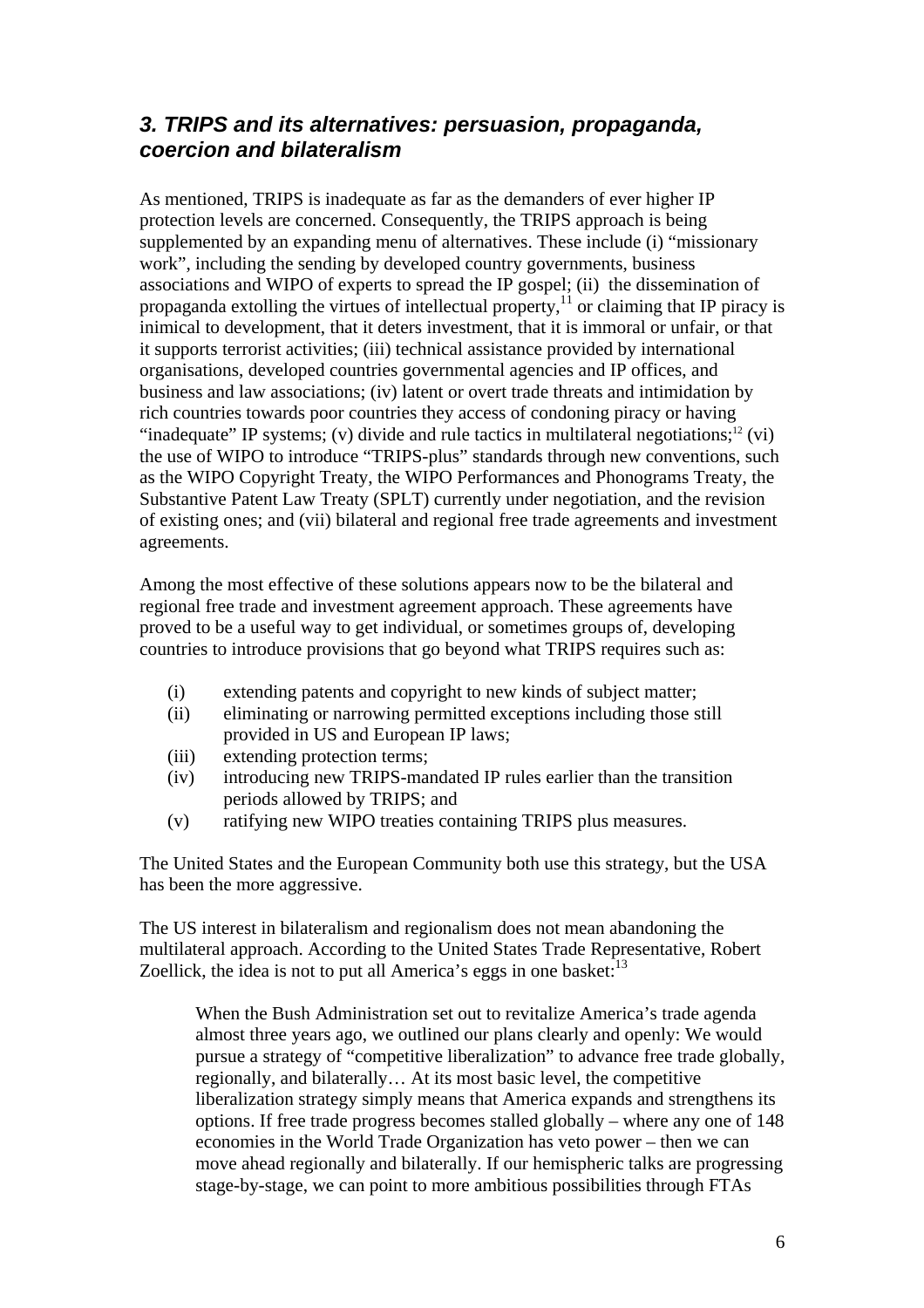with individual countries and sub-regions. Having a strong bilateral or subregional option helps spur progress in the larger negotiations.

### *4. The stakes*

It is not self-evident that harmonising the international IP rules and making them as responsive as possible to technological evolution is bad for developing countries just because they further the interests of transnational corporations. But making the rules identical and legally binding whether you are a very rich country with enormous balance of payments surpluses in IP-protected goods, services and technologies, or a poor country with highly burdensome trade deficits seems to be tremendously expensive and risky for the latter type of country.

If we consider the expense of it all, while it is impossible to reliably calculate the long-term economic impacts of TRIPS on developing countries and their populations, we can be certain that they will incur short-term costs in such forms as rent transfers and administration and enforcement outlays, and that these will outweigh the initial benefits.14 The cost-benefit balance will vary widely from one country to another, but in many cases the costs will be extremely burdensome. According to a recent World Bank publication, TRIPS represents a yearly \$20 billion plus transfer of wealth from the technology importing nations, many of which are developing countries, to the technology exporters, few if any of which are developing countries.15 This suggests that "a country would have little or no interest in protecting intellectual property rights in products of which it is solely an imitator and intends to remain so – here the national interest is above all consumer welfare, i.e. sourcing the product as cheaply as possible".16 Such is the case for many poor countries. One might add that such products include not just software programs and music CDs, but also life-saving medicines and educational materials.

Turning to risk, agreeing to restrict one's freedom to tailor national or regional IP regulations to specific needs and conditions in exchange for market access commitments from the developed countries could turn out to be extremely damaging. At worst, it could place a serious block, perhaps insurmountable, on development. Drahos suggests a worst-case scenario: "if it turns out that the global market in scientific and technological information becomes concentrated in terms of the ownership of that information it might also be true that the developmental paths of individual states become more and more dependent upon the permission of those intellectual property owners who together own most of the important scientific and technological knowledge."17

As for patent harmonisation, if taken to its logical conclusion of a world patent system, Genetic Resources Action International has warned that it could conceivably "mean the end of patent policy as a tool for national development strategies".18 Not only this, but it would represent a radical departure from most of the nineteenth and twentieth centuries, when many countries took advantage of their freedom (pre-TRIPS) to provide statutory subject matter bars on such grounds as infant industry protectionism and the prevention of corporate monopolies on important products like foods and drugs. For example, France only allowed pharmaceuticals to be patented in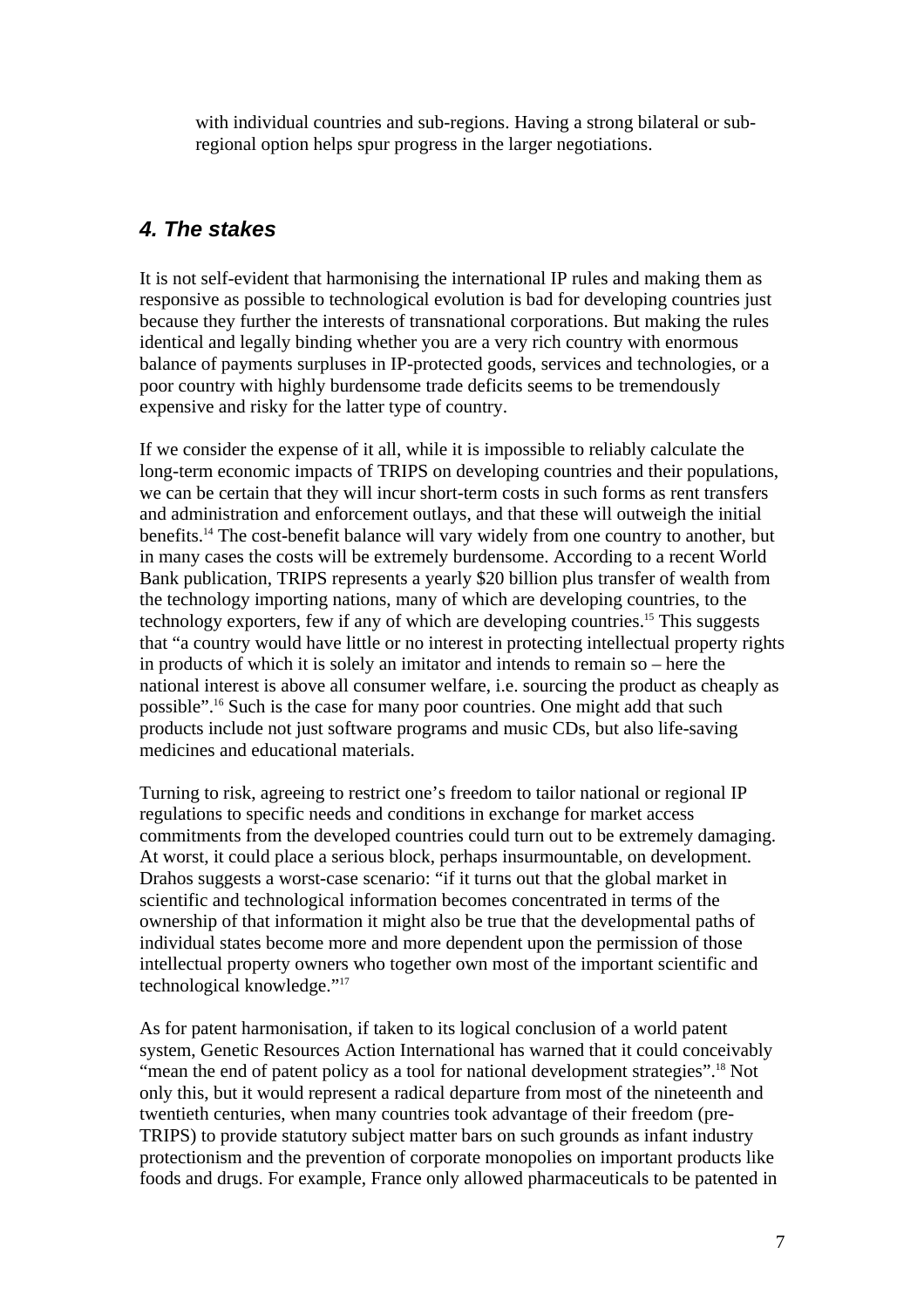1960, Ireland in 1964, Germany in 1968, Japan in 1976, Switzerland in 1977, Italy and Sweden both in 1978, and Spain in 1992. And around the same time, Brazil and India passed laws to exclude pharmaceuticals as such from patentability (as well as processes to manufacture them in Brazil's case).

# *5. The new IP fundamentalism and the lessons of history*

Although the rhetoric of IP fundamentalism is most usefully deployed and readily accepted in places like Washington DC and Brussels, much of it seems to be inspired by the supposed recalcitrance of developing countries. So let us see what would, or rather what would *not*, have happened if the law in the past had treated all copying as stealing by considering a few examples.

Royal Philips Electronics was set up in 1891 to commercially exploit somebody else's invention, Thomas Edison's and Joseph Swan's carbon filament lamp. Commercial success generated considerable revenues that enabled the firm to produce its own inventions and eventually become one of the world's most innovative corporations. How was Philips able to get such a good head start? From 1869 until 1912, Holland had no patent law.

The well-known Swedish mobile phone company, Ericsson, was formed in 1876, the same year as Alexander Graham Bell made his first phone call. Sent some of these new devices to repair, the company worked out how to make them, and by 1878 was selling its own phones to the Swedish public. Bell had neglected to file patents on his invention in Sweden.

In 1960, Texas Instruments filed a patent in Japan on the integrated circuit, arguably one of the most important inventions of the second half of the twentieth century. The Japan Patent Office allowed itself 29 years to grant the patent. By that time Japanese companies, free to read the patent specification 18 months after filing, acquired the technology, improved upon it, and controlled 80 percent of the US market for computer semiconductors.<sup>19</sup>

The point to be made here is that such behaviour broke no international rules of the day. Furthermore, freedom to use such technologies was often beneficial not only to the imitator companies but also to the national economies in which they were based. Indeed, none of the recipient countries remained copiers for long; eventually they became among the world's most technologically advanced.

Indeed, historical evidence strongly suggests that by depriving developing countries of the freedom to design IP systems as they see fit, the rich countries are, to use the title of a recent book by Ha-Joon Chang, "kicking away the ladder"<sup>20</sup> after they have scaled it themselves. Let us consider a few examples of how differentiation worked well in the past to enable some of today's developed countries to catch up with the technology leaders in the past.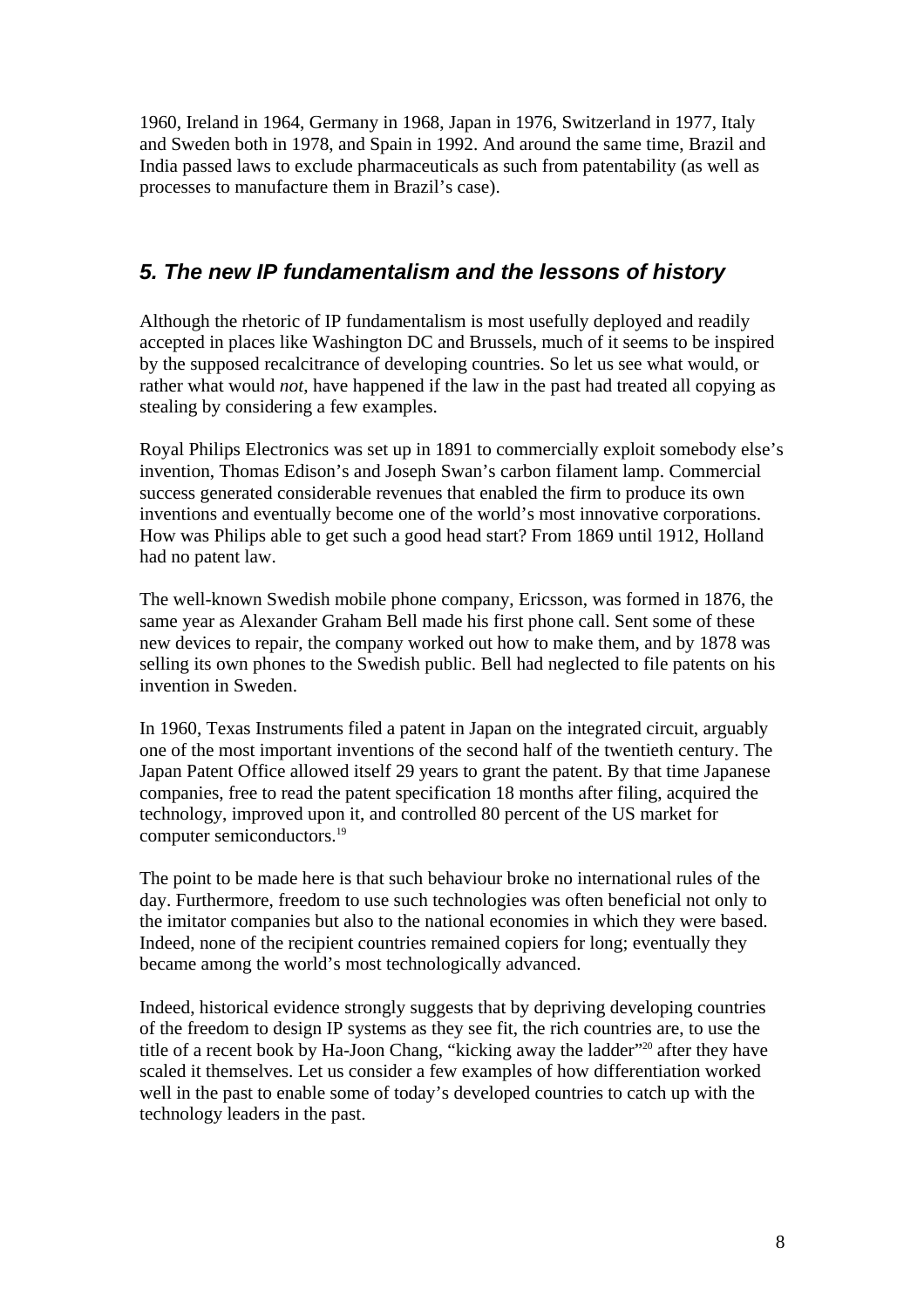### **5.1 Japan and the Asian Tigers**

It is somewhat ironic that Japan is probably the most ambitious proponent of substantive patent harmonisation given that only a few decades ago, the government's technology licensing policy was quite aggressive and foreign companies often felt discriminated against by the country's nationalistic trade and industry policy, of which the patent law was an essential component. For example, post-war Japan adopted a policy of aggressively pressuring foreign high technology firms to make their technologies available to domestic industries. In the late 1950s, a Vice-Minister at the Ministry of International Trade and Industry allegedly warned IBM that "We will take every measure possible to obstruct the success of your business unless you license IBM patents to Japanese firms and charge them no more than a 5 percent royalty". IBM had little choice but to comply.<sup>21</sup>

In a comprehensive study of the evolution of the Japanese patent system, which shows that for almost all of its existence it was very much "TRIPS minus", Fisher is drawn to conclude that: "The meteoric rise from feudal serf to technological whiz-kid that the country has undergone in less than 150 years is little short of astounding, and poses the question of whether it could be repeated today. The homogenisation of patent law, the claim implicit in TRIPS that one size can, and indeed should, fit all, does not adequately correspond with the picture of Japan's evolution".<sup>22</sup>

Research by Kim on the experience of South Korea led him to find that "strong IPR protection will hinder rather than facilitate technology transfer to and indigenous learning activities in the early stage of industrialisation when learning takes place through reverse engineering and duplicative imitation of mature foreign products". He also concluded that "only after countries have accumulated sufficient indigenous capabilities with extensive science and technology infrastructure to undertake creative imitation in the later stage that IPR protection becomes an important element in technology transfer and industrial activities".<sup>23</sup> Similarly, Kumar found that in the East Asian countries he studied (i.e. Japan, South Korea and Taiwan), a combination of relatively weak patent protection and the availability of other IP rights such as industrial designs and utility models encouraged technological learning. The weak patent regimes helped by allowing for local absorption of foreign innovations. Industrial designs and utility models encouraged minor adaptations and inventions by local firms. Later on, the patent systems became stronger partly because local technological capacity was sufficiently advanced to generate a significant amount of domestic innovation, and also as a result of international pressure.

#### **5.2 The United States**

Despite the national treatment rules under the 1886 Berne Convention, nineteenth century national copyright laws tended to be less friendly towards the interests of foreigners than patent laws. Several reasons can be offered, but one important explanation is that while granting patent-type rights to foreigners was sometimes considered to benefit the country by encouraging the introduction of protected technologies, allowing foreigners to protect their literary and artistic works did not provide such obvious economic advantages to net importers of creative works.24 For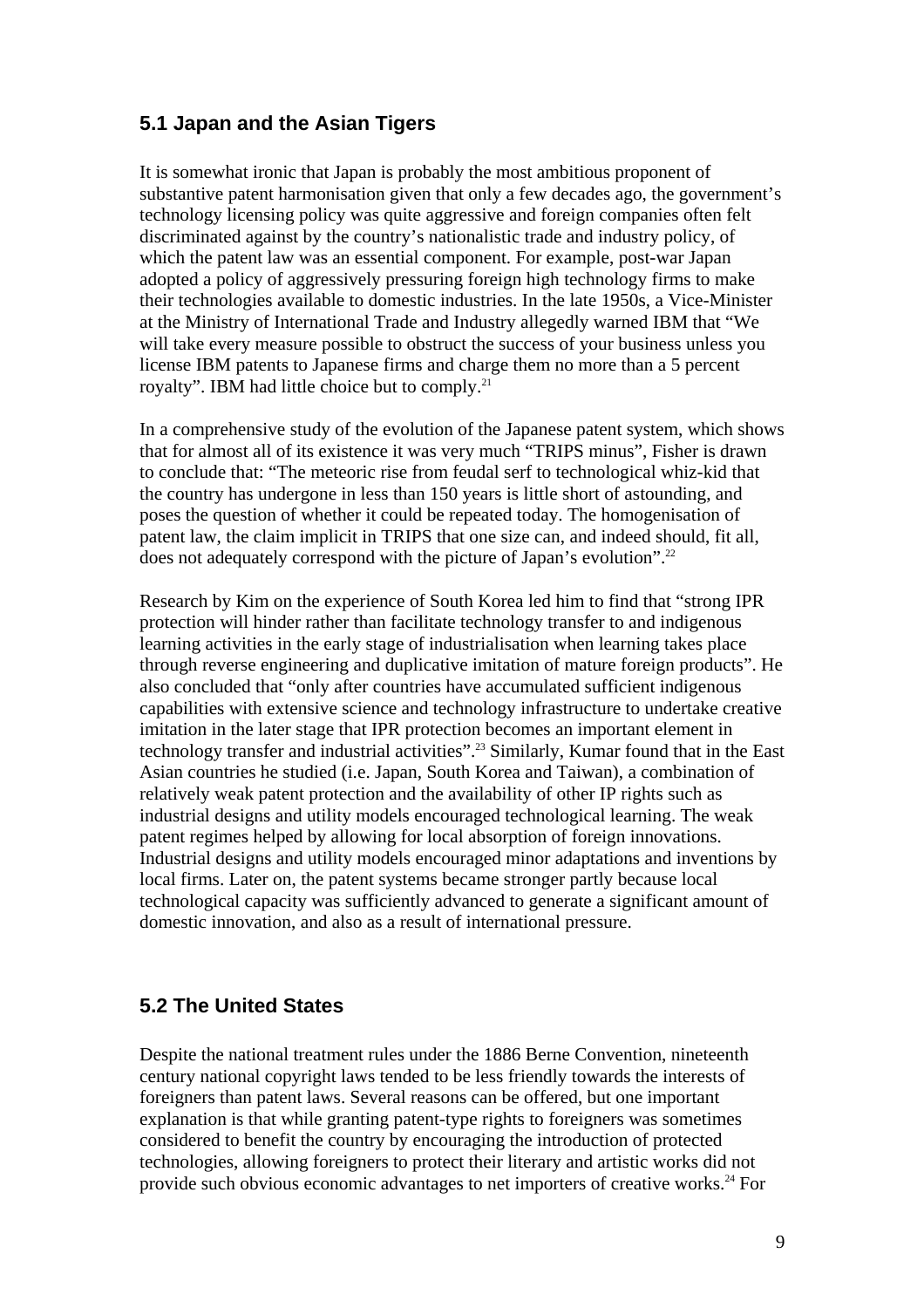example, for most of the nineteenth century, the United States refused to extend copyright protection to the works of foreigners at all, and was notorious as a pirate nation. Nonetheless, despite the highly TRIPS-incompatible US copyright regime of the day, a detailed economic study of the nineteenth century book trade by Khan showed that publishers, printers and the reading public all benefited. This led her to conclude that "the US experience during the nineteenth century suggests that appropriate intellectual property institutions are not independent of the level of economic and social development".25

By the late nineteenth century, voices could be heard in literary circles supporting reform. The editors of the *Atlantic Monthly*, for example, noting that "the rapid increase in the value and importance of American books brings prudence to the aid of morality", advocated that "on every ground it is important that the barbarous system of pillage should cease", and supported an international copyright convention giving equal rights to domestic and foreign authors.26 History, however, shows that the United States wisely held off granting copyright to foreigners as long as the country showed, in terms of balance of trade, a net loss on the import/export ratio of cultural products; it was not yet in the interest of the United States to embrace reciprocal arrangements with foreign publishers. US copyright law discriminated against foreign works from 1891 until 1986 with the "manufacturing clause", a protectionist measure intended to benefit American printers. Originally, this required all copyrighted literary works to be printed in the country. Although the clause was weakened over the years, when President Reagan vetoed a four year extension in 1982 in the face of an unfavourable GATT panel ruling and complaints from Europe, Congress disregarded the ruling and overruled Reagan. The fact that the United States had by that time become by far the world's biggest exporter of copyrighted works suggests that its creative industries were not exactly held back by a copyright system that appears initially to have been inspired by infant-industry protectionism. Significantly, the world's leading producer of entertainment products did not sign the Berne Convention until 1989.

# *6. The future: back to IP agnosticism?*

There is ample historical evidence to indicate that freedom to imitate was an essential step towards learning how to innovate. In addition, numerous examples show that relatively unfettered access to goods, technologies and information from more advanced countries stimulated development in the less advanced ones. Support for both findings comes, as we saw, from the cases of Holland, Sweden, Japan, the United States and the Asian Tigers. It is difficult to see why they would not also be true for today's developing countries.

In reflecting on the implications for policymaking and diplomacy, history would appear to indicate two things that are worthwhile considering. First, it is totally unreasonable for the developed countries to restrict the freedom of developing countries to take full advantage of the vagueness of many of the TRIPS provisions by holding them to rigidly defined TRIPS plus standards. Second, the developed countries can justifiably be accused of hypocrisy<sup>27</sup> when they demand that the rest of the world adopt their own patent and other IP standards – or even stronger ones – before the developing countries feel, for very good reason, they are ready for them.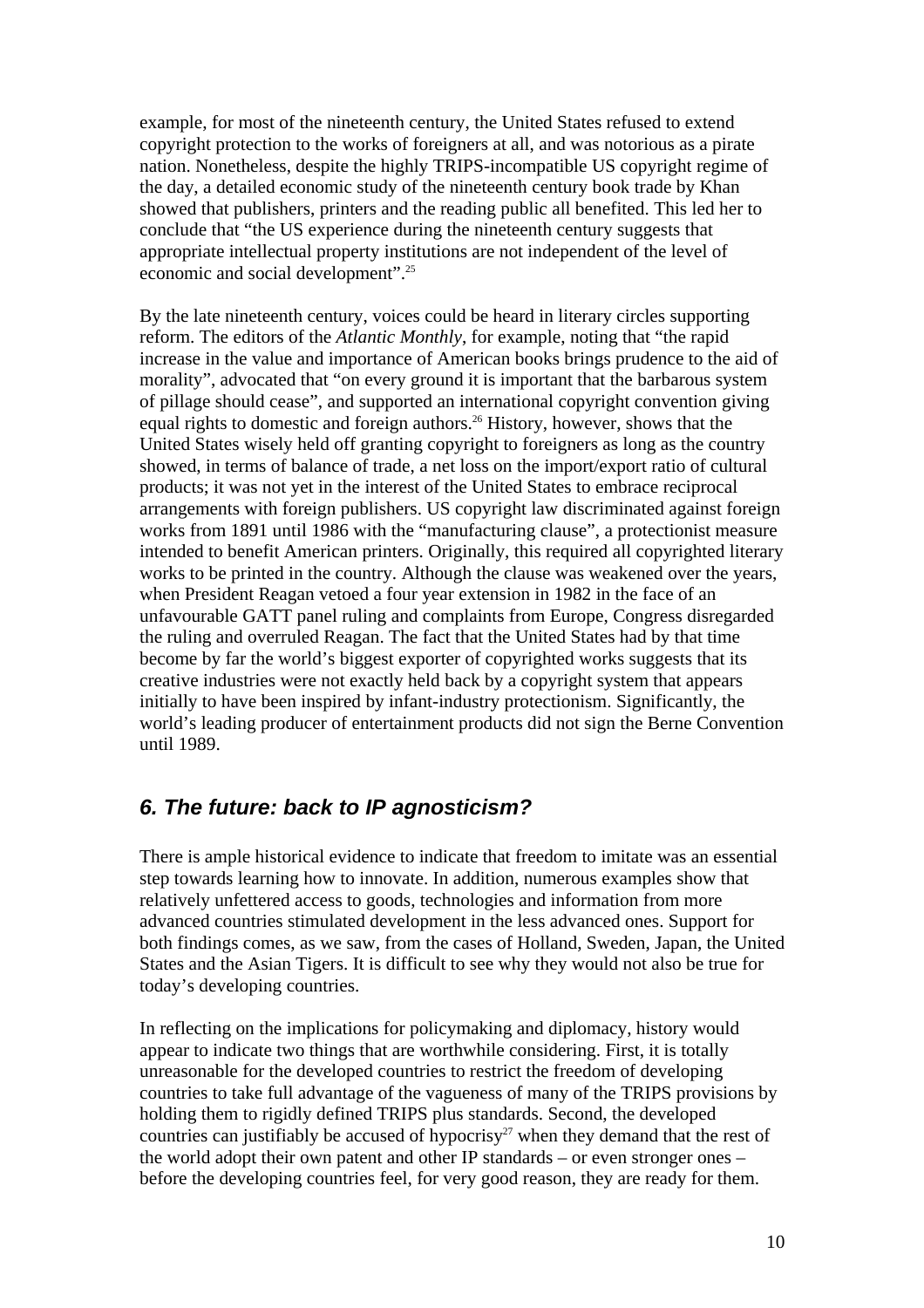Second, and this is much more important, in doing so they are preventing the developing countries from adopting appropriate patent and copyright standards for their levels of development, a freedom today's rich countries made sure not to deny themselves when they were developing countries *and may well adopt again if they find themselves being overtaken in certain strategic business sectors.* 

Indeed, it is perfectly conceivable that if the United States experiences marked increases in the proportion of domestic patents being granted to inventors from advanced developing countries like China and India, something which currently seems inevitable, the tide may well turn back to the patent scepticism of yesteryear, especially if in consequence the reliably massive annual trade surplus in royalties and license fees is converted into a regular deficit. It also seems highly possible that the United States' and European economies will soon start to haemorrhage not just blue collar jobs but scientific and technical research positions as industry finds it can get cheaper scientists and technicians elsewhere to do the same work for a fraction of the cost. Indeed, this may be starting to happen irrespective of whether the IP systems of the countries concerned meet US or European standards of enforcement.<sup>28</sup> And it is conceivable that the very limited limitations to patentability currently permitted under US law will contribute to this.<sup>29</sup> Furthermore, though this does seem less likely, if the US finds itself becoming a net importer of entertainment products, educational materials and software from other areas of the world, it may reconsider its stance on copyright as well. The present bout of IP fundamentalism may turn out to be skin deep and fleeting, and something that the US will in time regret.

 $\overline{a}$ 

 $2$  International Copyright Piracy: A Growing Problem with Links to Organized Crime and Terrorism. Hearing before the Subcommittee on Courts, the Internet, and Intellectual Property of the Committee on the Judiciary House of Representatives. One Hundred Eighth Congress. First Session. March 13, 2003. Serial No. 9.

3 http://uk.news.yahoo.com/031203/323/efqp1.html.

<sup>4</sup> James K. Glassman (2005"An upbeat view". Speech to Ex-Im Bank's Annual Conference, Omni Shoreham. http://www.exim.gov/news/annualconf/glassman\_speech.html

<sup>5</sup> And, one might add, as it is already becoming in respect of one IP right, that of geographical indications.

6 Such as the Preamble and Articles 7 and 8.

 $<sup>7</sup>$  This is not to say that the IP regimes of the developed countries are necessarily TRIPS compatible in</sup> their entireties.

8 Musungu, F.S. and Dutfield, G. (2003) *Multilateral Agreement and a TRIPS Plus World: The World Intellectual Property Organization*. TRIPS Issues Paper no. 3, QUNO & QIAP.

<sup>9</sup> One of the earliest calls for the harmonisation of substantive patent law came from the USA in 1966, where the President's Commission on the Patent System declared: "the ultimate goal in the protection of inventions should be the establishment of a universal patent, respected throughout the world, issued in the light of, and inventive over, all of the prior art of the world, and obtained quickly and inexpensively on a single application, but only in return for a genuine contribution to the progress of the useful arts." Quoted in Rogan, J.E. (2002) "The global recognition of patents: an agenda for the 21st

 $\frac{1}{2}$  www.ustr.gov.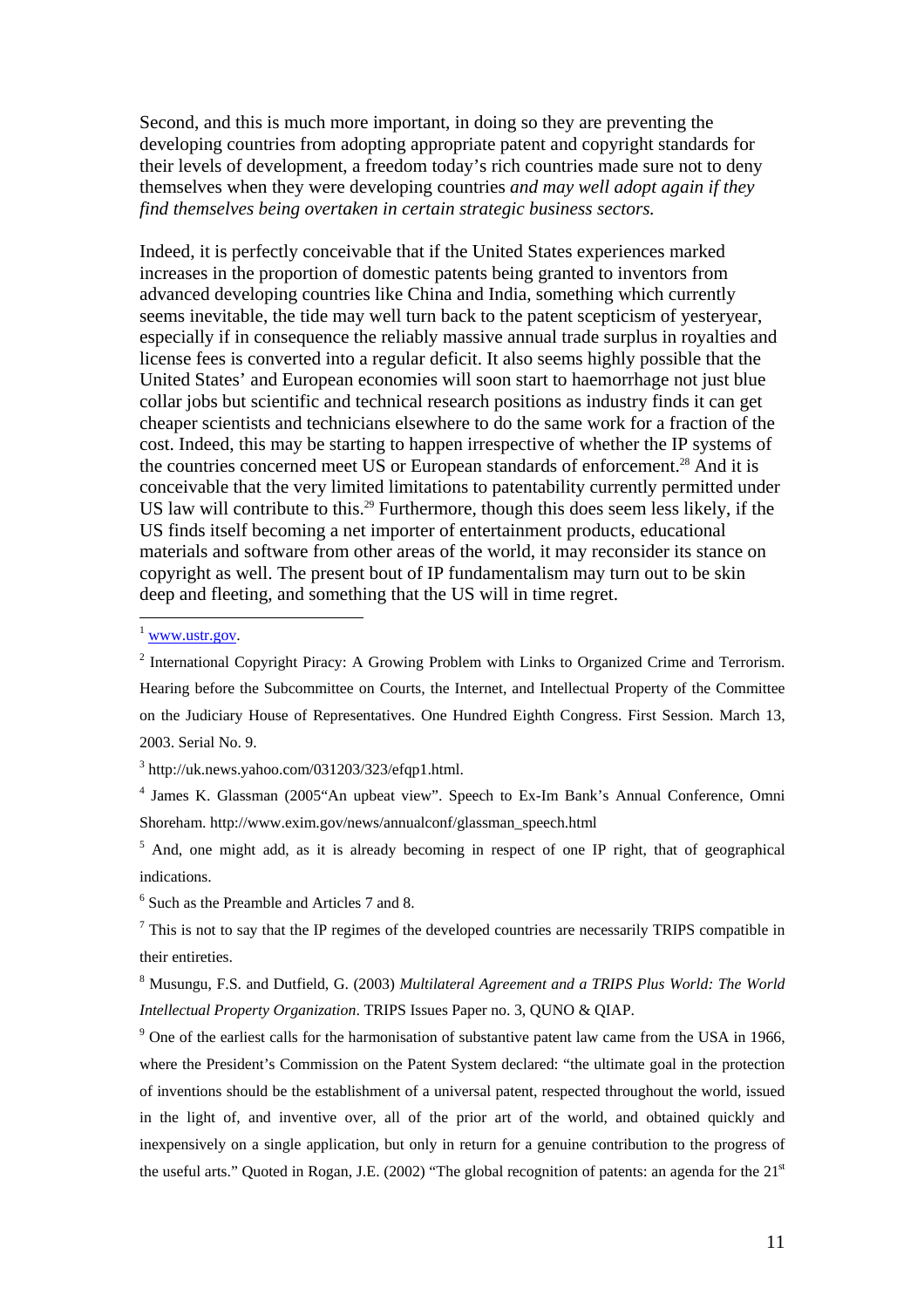century". Prepared for the WIPO Conference on the International Patent System, Geneva, 25-27 March (http://www.us-mission.ch/press2002/0326rogan.htm).

 $10$  These include authors, publishers, performers, film production companies, phonogram producers, internet service providers and broadcasters.

 $11$  WIPO appears increasingly to be a purveyor of poor quality propaganda loaded with unsubstantiated assertions. In addition to several in-house publications, a good example is the WIPO Policy Advisory Commission Declaration on Intellectual Property Rights.

<sup>12</sup> Such as when efforts were made to drive a wedge between India and Brazil on the one side, and the African Group on the other during the negotiations relating to the 2001 Agreement on the TRIPS Agreement and Public Health.

<sup>13</sup> Letter from Robert Zoellick to David Walker, Comptroller of the United States, December 2003: http://www.ustr.gov/releases/2003/12/2003-12-03-letter-gao.pdf

14 Dutfield, 2003, *op cit*, p. 49.

15 World Bank, *Global Economic Prospects & the Developing Countries 2002*, World Bank, Washington DC, 2001.

<sup>16</sup> Michael J. Trebilcock and Robert Howse, *The Regulation of International Trade* (2<sup>nd</sup> ed.), London, Routledge, London, 1999, p 314.

 $17$  Drahos, P., 'States and intellectual property: the past, the present and the future', in D. Saunders and Brad Sherman (eds.) *From Berne to Geneva: Recent Developments in Copyright and Neighbouring Rights*, Australian Key Centre for Cultural and Media Policy and Impart Corporation, Brisbane, 1997, pp 47-70.

<sup>18</sup> GRAIN, 'WIPO moves toward 'world' patent system' (http://www.grain.org/publications/wipopatent-2002-en.cfm), 2002.

19 Chalmers Johnson, *Japan: Who Governs? The Rise of the Developmental State*, W.W. Norton & Co., New York and London, 1995, pp 74-5.

20 See Ha-Joon Chang, *Kicking Away the Ladder: Development Strategy in Historical Perspective*, Anthem Press, London, 2002. The expression was coined by the nineteenth century German economist Friedrich List.

<sup>21</sup> Quoted in Chalmers Johnson, *MITI and the Japanese Miracle: The Growth of Industrial Policy, 1925-1975*, Stanford University Press, Stanford, 1982, p 247.

22 Fisher, M., 'Growth of the Japanese patent system: a lesson for us all? *Intellectual Property Quarterly* 22(1), 2004, pp 85-113, 113.

23 Kim, L., *Technology Transfer and Intellectual Property Rights: The Experience of Korea*. Issues Paper no. 2, UNCTAD-ICTSD Project on Intellectual Property Rights and Sustainable Development, Geneva, 2003, p 5.

24 Cornish, W.R., 'The international relations of intellectual property', *Cambridge Law Journal* 52 (1), 1993, pp 46-63, 48, 50.

25 Khan, B.Z., *Does Copyright Piracy Pay? The Effects of US International Copyright Laws on the Market for Books, 1790-1920*. National Bureau of Economic Research Working Paper W10271, 2004. 26 The Atlantic Monthly Editors, 'Politics', *Atlantic Monthly* 29(173), 1872, pp 387-8.